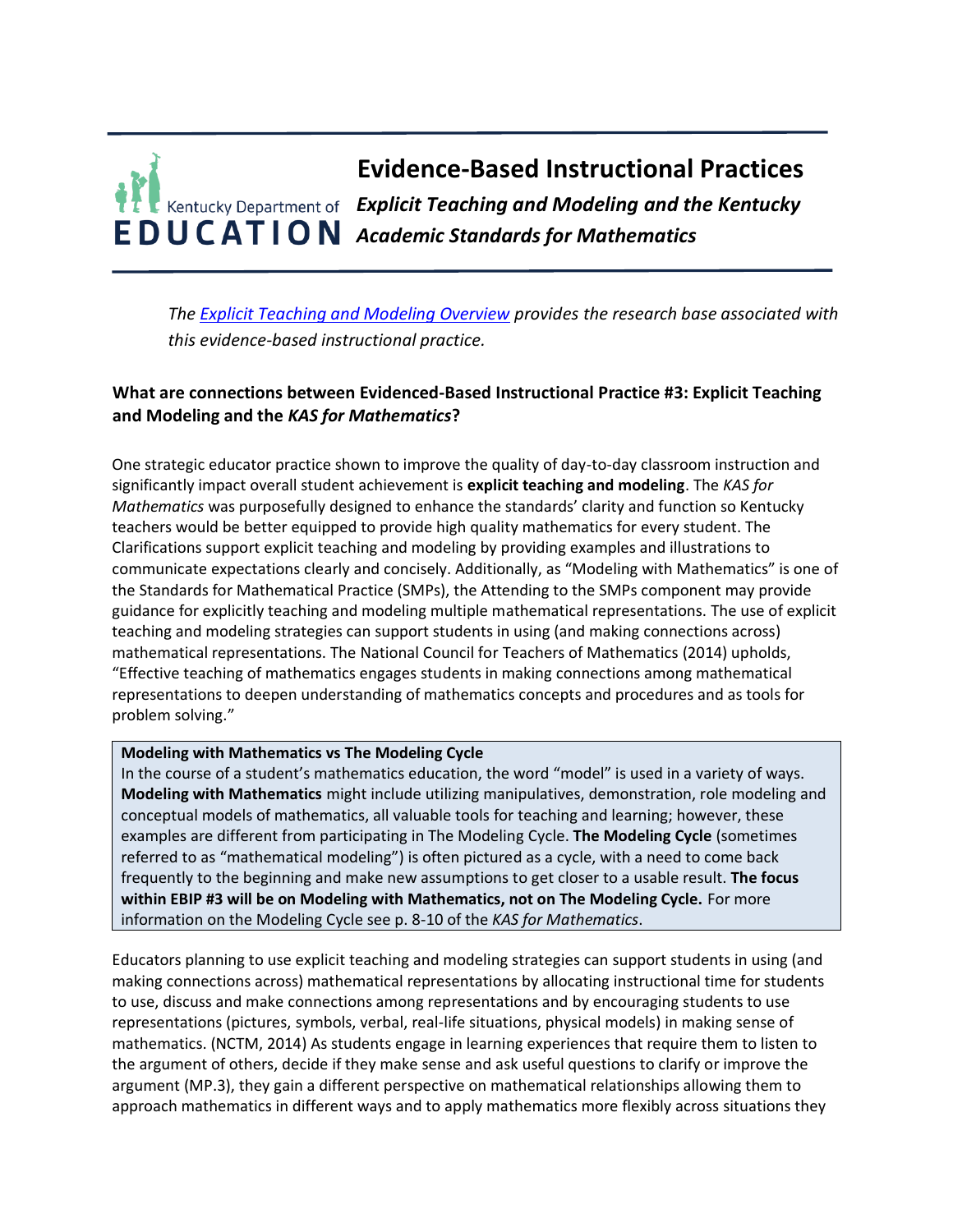encounter in life. Using explicit teaching and modeling strategies to create these learning experiences contributes to supporting and sustaining a culture of equity and access across Kentucky.

# **What are planning considerations for the successful implementation of the Evidenced-Based Instructional Practice #3: Explicit Teaching and Modeling to ensure that all students have equitable access and opportunity to learn the standards contained in the** *KAS for Mathematics***?**

While strategies may vary, the following considerations from the [Institute of Education Sciences What](https://ies.ed.gov/ncee/wwc/Docs/PracticeGuide/How_can_the_WWC_Practice_Guides_Help_Teachers_508.pdf)  [Works Clearinghouse](https://ies.ed.gov/ncee/wwc/Docs/PracticeGuide/How_can_the_WWC_Practice_Guides_Help_Teachers_508.pdf) provide guidance around how explicit teaching and modeling can support successful implementation of the *KAS for Mathematics*.

## **Utilize Think-Alouds to Model in Mathematics:**

Thinking aloud is more than just the teacher telling students what he or she is doing; it also involves the teacher expressing his or her thoughts when approaching a problem, including what decisions he or she is making and why he or she is making each decision. Paying attention to structure can help students make connections among problems, solution strategies and representations (concrete, semi-concrete and abstract) that may initially appear different but are mathematically similar (MP.7). Students may need the teacher to model how to monitor and reflect by thinking aloud while solving a problem or by writing down the questions they ask themselves to clearly demonstrate the steps of their thinking processes. Consider:

- What potential strategies/representations might be valuable within the content I am teaching? How can I help students frame their thinking about these strategies/representations within my instruction? What similarities and differences do I want students to notice across the strategies/representations?
- What elements of my reasoning are important to articulate when making connections between problem and the strategy/representation?
- When misconceptions arise in the lesson, what instructional moves will I use (such as Talk [Moves\)](https://irp-cdn.multiscreensite.com/7a45b809/files/uploaded/talk_moves_map_oconnor_2017.pdf) to support students in clarifying and advancing their thinking?
- How do I demonstrate monitoring and reflecting on my problem-solving process within my instruction? Is there anything I might want to shift about my approach?
- What opportunities for student reflection are embedded within my plan for instruction? Are there specific [reflection prompts](https://ged.com/wp-content/uploads/MathPrompts.pdf) that lend themselves to this learning experience?

Utilizing think alouds to model in mathematics offers opportunities for educators to integrate the content and practices by asking students questions, such as:

- How would you describe this problem using precise mathematical language? (MP.3, 6)
- Is this problem structured similarly to another problem you've seen before? (MP.1, 8)
- What strategy/representation is appropriate for solving this problem, and why? (MP.1, 2, 5)
- What choices or assumptions did you make in solving this problem? (MP.1, 8)
- How did you get your answer? How do you know it is correct? (MP.1, 3, 4, 6, 8)
- Did you run into any challenges? If so, how did you overcome them? (MP.1, 3)

## **Utilize Worked Examples to Model Strategies in Mathematics:**

Worked examples can demonstrate how the same problem could be solved with different strategies and how different problems could be solved with the same strategy. The use of incomplete or incorrect worked examples may encourage students to confront their own potential errors in a non-threatening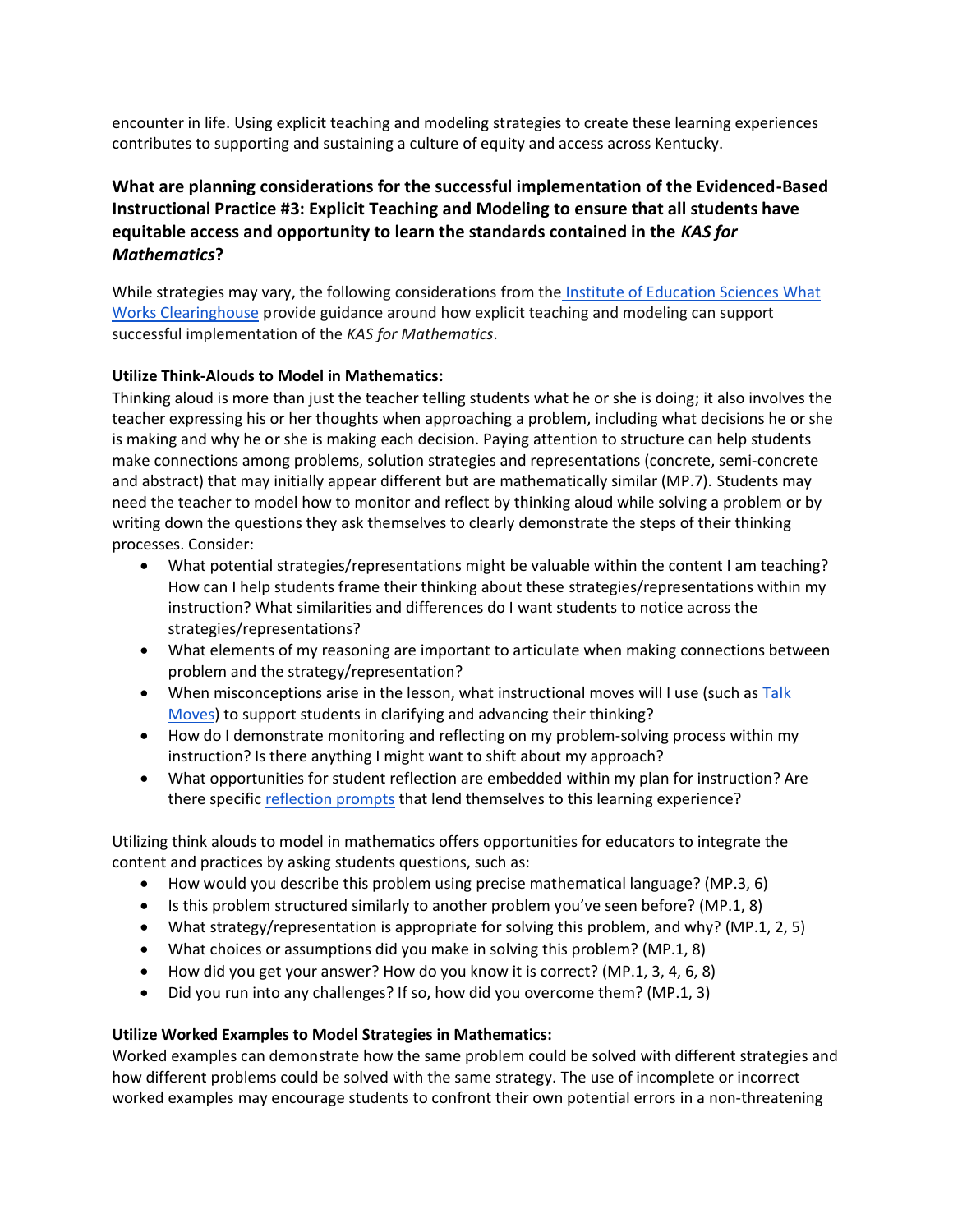way. Students may be more open and honest when evaluating hypothetical work than they might be if critiquing their own work. Including different types of errors can help students develop persistence by demonstrating problems are not always solved easily the first time and sometimes more than one strategy will need to be tried to solve a problem (MP.1). Consider:

- How might I select worked examples to elevate various mathematical representations or attend to varying levels of [cognitive complexity](https://www.achieve.org/files/Mathematics%20Cognitive%20Complexity%20Framework_Final_92619.pdf) within the content I teach?
- How might I want to structure student engagement with the worked examples? For example:
	- Alternating problems to solve with worked examples has been shown to help motivate students to pay more attention as it helps students prepare for the next problem.
	- Utilizing multiple examples simultaneously may encourage students to recognize patterns or make comparisons between the strategies.
- How might I address common misconceptions/preconceptions related to the content I teach using worked examples? Would I (or my team/PLC) benefit from examining the *KAS for Mathematics* more deeply using the [Breaking Down a Standard protocol](https://kystandards.org/standards-resources/mathematics-resources/breaking-down-a-mathematics-standard/) to reflect on common preconceptions, misconceptions and challenges/confusions that might arise for my students?

Utilizing worked examples to compare strategies in mathematics offers opportunities for educators to integrate the content and practices by asking students questions, such as:

- Which strategies/representations would be useful to solve the problem? Why would you choose this approach? (MP.1, 2, 5)
- Will 's strategy/representation always work? Is there another reasonable strategy/representation? (MP.1, 2)
- \_'s solved the problem differently, but the answer is the same. How is that possible? (MP.1, 2)
- How are the strategies/representations similar? How are they different? What can using a show us that  $\mod$  may not? (MP.1, 5)

## **Utilize Prompting to Scaffold in Mathematics:**

Once students are introduced to different strategies, prompting can help them develop skills for selecting which strategy to use. Teacher prompting or questioning may help students attend to and remember the connections between prior learning and the current mathematics they are doing. The prompts teacher use may vary depending on the purpose of the instruction and where students are in the learning process. Consider:

- What mathematical representations/strategies are included within the *KAS for Mathematics* for the content I am teaching? How might I support students in making connections among the representations/strategies?
- How deep is my understanding of how the mathematics content standards are connected within and across grade levels? What insights might I gain from the Coherence/Vertical Alignment within the *KAS for Mathematics?* How might I support students in finding connections between current and prior learning?
- How might I support students in working through problems without taking the thinking away from them? Are there prompts I could model within my instruction (and capture for students to use independently or in small groups) to aid in the problem-solving process? Might the discussion and analysis of worked examples (or work samples) offer an opportunity to capture student generated descriptions of the steps taken to solve the problem and explanations of the reasoning used?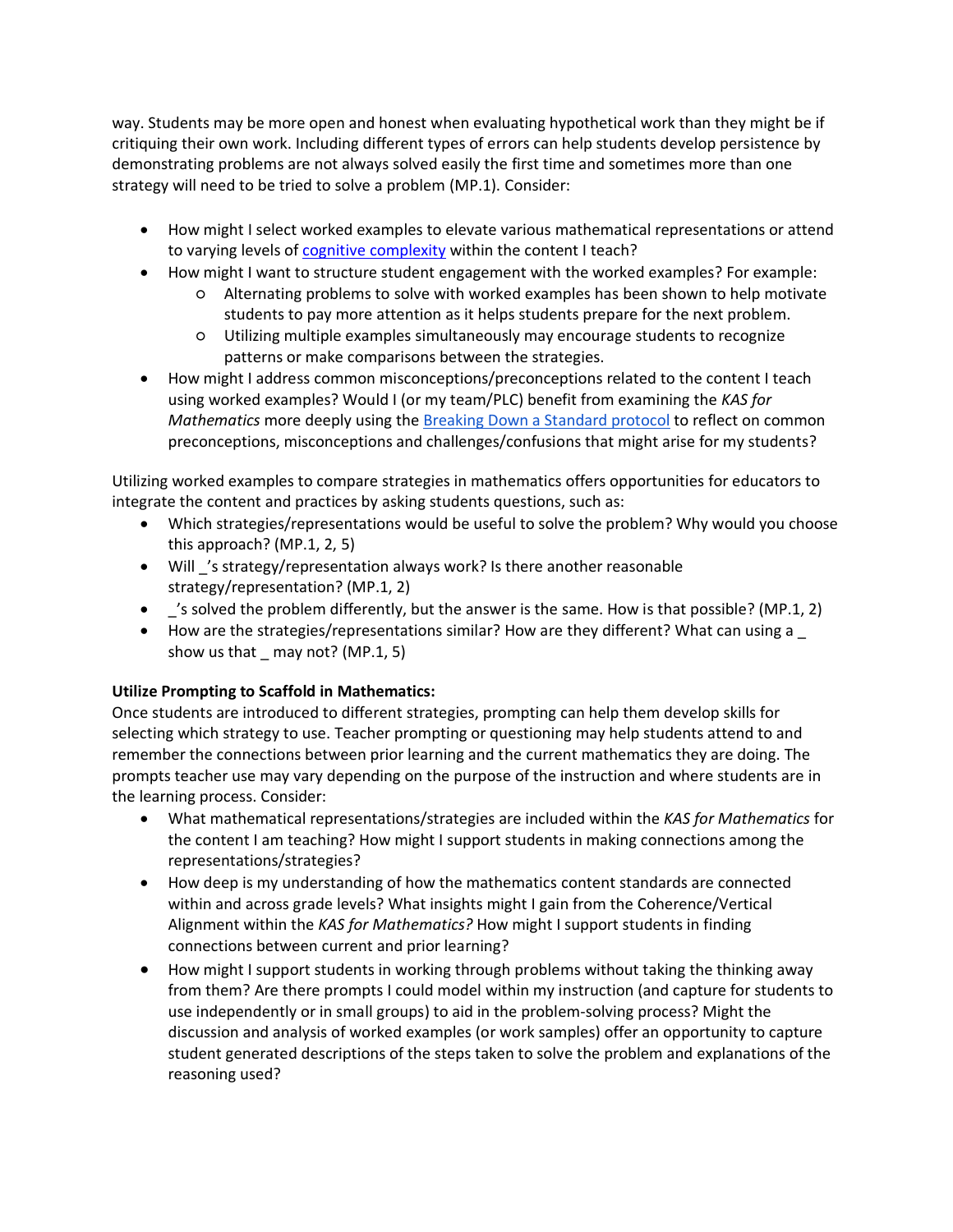Utilizing prompting to scaffold in mathematics offers opportunities for educators to integrate the content and practices by asking students questions, such as:

- What is the relevant information in this problem? Why is this information relevant? (MP.1, 4, 7)
- What strategy/representation could I use to solve this problem? (MP.1, 2)
- Why did you choose this strategy/representation to solve this problem? (MP.2, 3, 5)
- What were the steps involved in solving the problem? Would the steps work in a different order? (MP.2, 6, 7)
- Will this strategy/representation always work? Why? What are other problems for which this strategy/representation will work? (MP.1, 2, 8)
- What other mathematical ideas connect to this solution? (MP.4, 7)

## **What strategies and resources can support the implementation of Evidence-Based Instructional Practice #3: Explicit Teaching and Modeling within the** *KAS for Mathematics?*

#### **The** *[KAS for Mathematics](https://education.ky.gov/curriculum/standards/kyacadstand/Documents/Kentucky_Academic_Standards_Mathematics.pdf)*

There are many implementation supports found within the *KAS for Mathematics.* The standards intentionally integrate content and practices in such a way that every Kentucky student will benefit mathematically. The architecture of the K-12 standards has an overall structure that emphasizes essential ideas or conceptual categories in mathematics. Clarifications are included to communicate expectations more clearly and concisely to teachers, parents, students and stakeholders through examples and illustrations. To emphasize the cohesiveness of the K-12 standards, the coherence indicates mathematics connections within and across grade levels.

**The Getting to Know the** *[Kentucky Academic Standards \(KAS\) for Mathematics](https://kystandards.org/standards-resources/mathematics-resources/math-pl-modules/gls_uts_arp/)* **Module** provides a deep dive into the architecture and implementation supports within the *KAS* by taking an in-depth look at components, such as the Standards for Mathematical Practice, Standards for Mathematical Content, Clarifications and Coherence. Included are a [Facilitator's Guide](https://education.ky.gov/curriculum/standards/kyacadstand/Documents/Facilitators_Guide_Getting_to_Know_the_KAS_for_Mathematics.pdf) that provides suggested activities to prompt meaningful investigation of the *KAS for Mathematics*. Additional resources needed to engage with this module are the accompanying [PowerPoint](https://kystandards.org/wp-content/uploads/2019/06/Module_1_Getting_to_Know_the_Kentucky_Academic_Standards_for_Mathematics.pptx) and [Module at a Glance.](https://kystandards.org/wp-content/uploads/2019/04/Module_1_At_a_Glance_Mathematics.pdf)

#### **The KDE's** *[Engaging the SMPs: Look Fors & Questions Stems](https://education.ky.gov/curriculum/standards/kyacadstand/Documents/SMP_Look_Fors_and_Question_Stems.pdf)*

Intentionally integrating opportunities for students to engage with the Standards for Mathematical Practices (SMPs) is critical to facilitating student growth in mathematical maturity and expertise throughout the elementary, middle and high school years. To supplement the *KAS for Mathematics,* the Engaging the SMPs resource provides guidance for teachers, including Student Look-fors, Teacher Lookfors and potential Questions Stems that promote student engagement in the SMPs.

**The National Council for Teachers of Mathematics' (NCTM)** *[Effective Mathematics Teaching Practices](https://education.ky.gov/curriculum/standards/kyacadstand/Documents/Effective_Mathematics_Teaching_Practices_NCTM.docx)* NCTM's landmark publication *[Principles to Actions](http://www.nctm.org/store/Products/Principles-to-Actions--Ensuring-Mathematical-Success-for-All/)* connects research with practice. The teaching of mathematics is complex. Utilizing this resource can support teachers in engaging students in making connections among mathematical representations to deepen understanding of mathematics concepts and procedures and as tools for problem solving.

#### **The Institute of Education Sciences [What Works Clearinghouse](https://ies.ed.gov/ncee/wwc/Docs/PracticeGuide/How_can_the_WWC_Practice_Guides_Help_Teachers_508.pdf) [Practice Guides:](https://ies.ed.gov/ncee/wwc/Docs/PracticeGuide/How_can_the_WWC_Practice_Guides_Help_Teachers_508.pdf)**

The Practice Guides below provide evidence-based recommendations for integrating explicit teaching and modeling within mathematics instruction. The following provide recommendations around modeling precise vocabulary during think-alouds, utilizing worked examples to advance student thinking and how prompting can support students in monitoring and reflecting on the problem-solving process.